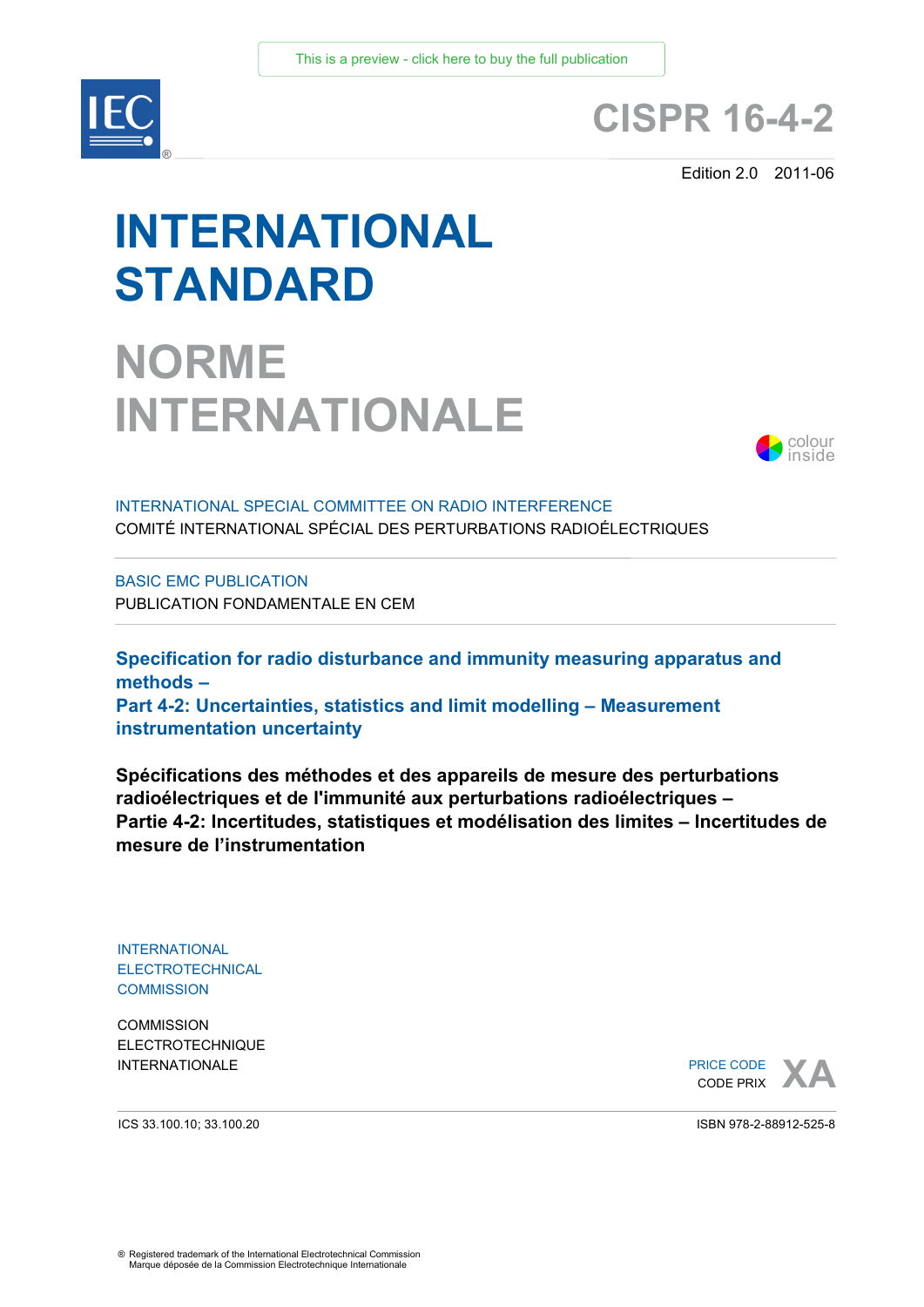– 2 – CISPR 16-4-2 IEC:2011

### **CONTENTS**

| 1                                                                                           |                                                                                             |                                                                                                                                                                                                                                       |  |  |
|---------------------------------------------------------------------------------------------|---------------------------------------------------------------------------------------------|---------------------------------------------------------------------------------------------------------------------------------------------------------------------------------------------------------------------------------------|--|--|
| 2                                                                                           |                                                                                             |                                                                                                                                                                                                                                       |  |  |
| 3                                                                                           |                                                                                             |                                                                                                                                                                                                                                       |  |  |
|                                                                                             | 3.1                                                                                         |                                                                                                                                                                                                                                       |  |  |
|                                                                                             | 3.2                                                                                         |                                                                                                                                                                                                                                       |  |  |
|                                                                                             | 3.3                                                                                         |                                                                                                                                                                                                                                       |  |  |
| 4                                                                                           |                                                                                             |                                                                                                                                                                                                                                       |  |  |
|                                                                                             | 4.1                                                                                         |                                                                                                                                                                                                                                       |  |  |
|                                                                                             | 4.2                                                                                         |                                                                                                                                                                                                                                       |  |  |
| 5                                                                                           |                                                                                             |                                                                                                                                                                                                                                       |  |  |
|                                                                                             | 5.1                                                                                         | Conducted disturbance measurements at a mains port using an AMN (see                                                                                                                                                                  |  |  |
|                                                                                             | 5.2                                                                                         | Conducted disturbance measurements at a mains port using a VP (see also                                                                                                                                                               |  |  |
|                                                                                             | 5.3                                                                                         | Conducted disturbance measurements at a telecommunication port using an                                                                                                                                                               |  |  |
|                                                                                             | 5.4                                                                                         | Conducted disturbance measurements at a telecommunication port using a                                                                                                                                                                |  |  |
|                                                                                             | 5.5                                                                                         | Conducted disturbance measurements at a telecommunication port using a                                                                                                                                                                |  |  |
| 6                                                                                           |                                                                                             |                                                                                                                                                                                                                                       |  |  |
|                                                                                             | 6.1                                                                                         |                                                                                                                                                                                                                                       |  |  |
|                                                                                             | 6.2                                                                                         | Symbols of input quantities specific for disturbance power measurements15                                                                                                                                                             |  |  |
|                                                                                             | 6.3                                                                                         | Input quantities to be considered for disturbance power measurements16                                                                                                                                                                |  |  |
| 7                                                                                           |                                                                                             | Radiated disturbance measurements in the frequency range 30 MHz to 1 000 MHz16                                                                                                                                                        |  |  |
|                                                                                             | 7.1                                                                                         | Radiated disturbance measurements at an OATS or in a SAC (see also D.1) 16                                                                                                                                                            |  |  |
|                                                                                             | 7.2                                                                                         | Radiated disturbance measurements in a FAR (see also D.2)17                                                                                                                                                                           |  |  |
| 8                                                                                           | Radiated disturbance measurements in the frequency range 1 GHz to 18 GHz (see               |                                                                                                                                                                                                                                       |  |  |
|                                                                                             | 8.1<br>8.2<br>8.3                                                                           | Measurand for radiated disturbance measurements in a FAR (FSOATS) 18<br>Symbols of input quantities specific for radiated disturbance measurements 18<br>Input quantities to be considered for radiated disturbance measurements in a |  |  |
|                                                                                             |                                                                                             | Annex A (informative) Basis for U <sub>Cispr</sub> values in Table 1, general information and                                                                                                                                         |  |  |
|                                                                                             |                                                                                             | Annex B (informative) Basis for $U_{\text{cispr}}$ values in Table 1, uncertainty budgets and                                                                                                                                         |  |  |
|                                                                                             | Annex C (informative) Basis for $U_{\text{cispr}}$ values in Table 1 – Disturbance power    |                                                                                                                                                                                                                                       |  |  |
|                                                                                             | Annex D (informative) Basis for $U_{\text{cispr}}$ values in Table 1 – Radiated disturbance |                                                                                                                                                                                                                                       |  |  |
| Annex E (informative) Basis for $U_{\text{cispr}}$ values in Table 1 – Radiated disturbance |                                                                                             |                                                                                                                                                                                                                                       |  |  |
|                                                                                             |                                                                                             |                                                                                                                                                                                                                                       |  |  |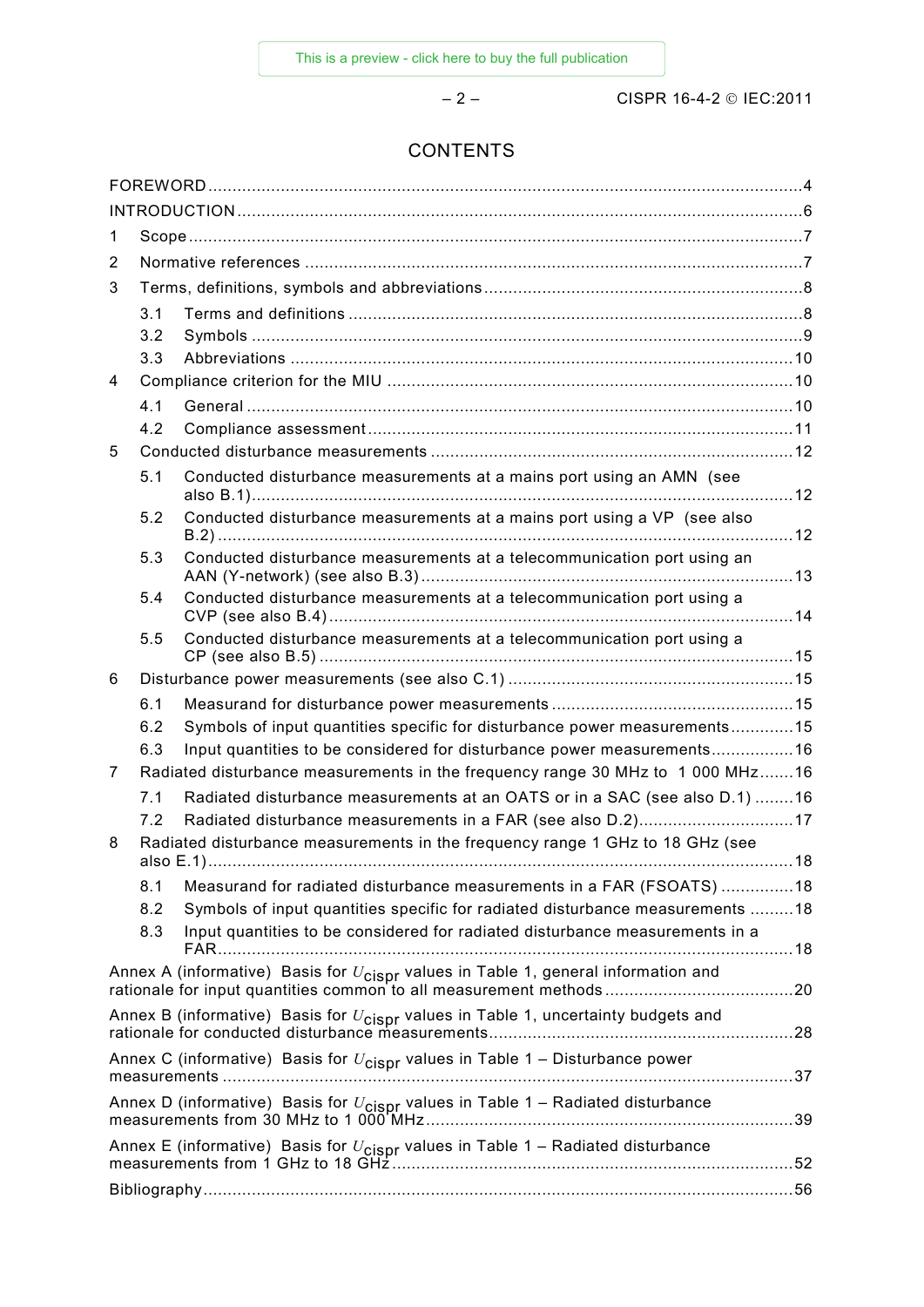CISPR 16-4-2 © IEC:2011  $-3-$ 

| Figure A.1 – Deviation of the QP detector level indication from the signal level at<br>receiver input for two cases, a sine-wave signal and an impulsive signal (PRF 100 Hz) 23   |  |
|-----------------------------------------------------------------------------------------------------------------------------------------------------------------------------------|--|
| Figure A.2 – Deviation of the peak detector level indication from the signal level at<br>receiver input for two cases, a sine-wave signal and an impulsive signal (PRF 100 Hz) 24 |  |
|                                                                                                                                                                                   |  |
|                                                                                                                                                                                   |  |
|                                                                                                                                                                                   |  |
|                                                                                                                                                                                   |  |
| Table B.1 - Conducted disturbance measurements from 9 kHz to 150 kHz using a 50                                                                                                   |  |
| Table B.2 - Conducted disturbance measurements from 150 kHz to 30 MHz using a                                                                                                     |  |
| Table B.3 - Conducted disturbance measurements from 9 kHz to 30 MHz using a VP 30                                                                                                 |  |
| Table B.4 – Conducted disturbance measurements from 150 kHz to 30 MHz using an                                                                                                    |  |
| Table B.5 - Conducted disturbance measurements from 150 kHz to 30 MHz using a                                                                                                     |  |
| Table B.6 - Conducted disturbance measurements from 9 kHz to 30 MHz using a CP 33                                                                                                 |  |
|                                                                                                                                                                                   |  |
| Table D.1 - Horizontally polarized radiated disturbances from 30 MHz to 200 MHz                                                                                                   |  |
| Table D.2 - Vertically polarized radiated disturbances from 30 MHz to 200 MHz using a                                                                                             |  |
| Table D.3 - Horizontally polarized radiated disturbances from 200 MHz to 1 GHz using                                                                                              |  |
| Table D.4 - Vertically polarized radiated disturbances from 200 MHz to 1 GHz using an                                                                                             |  |
| Table D.5 - Radiated disturbance measurements from 30 MHz to 200 MHz using a                                                                                                      |  |
| Table D.6 – Radiated disturbance measurements from 200 MHz to 1 000 MHz using an                                                                                                  |  |
| Table E.1 - Radiated disturbance measurements from 1 GHz to 6 GHz in a FAR                                                                                                        |  |
| Table E.2 - Radiated disturbance measurements from 6 GHz to 18 GHz in a FAR                                                                                                       |  |
|                                                                                                                                                                                   |  |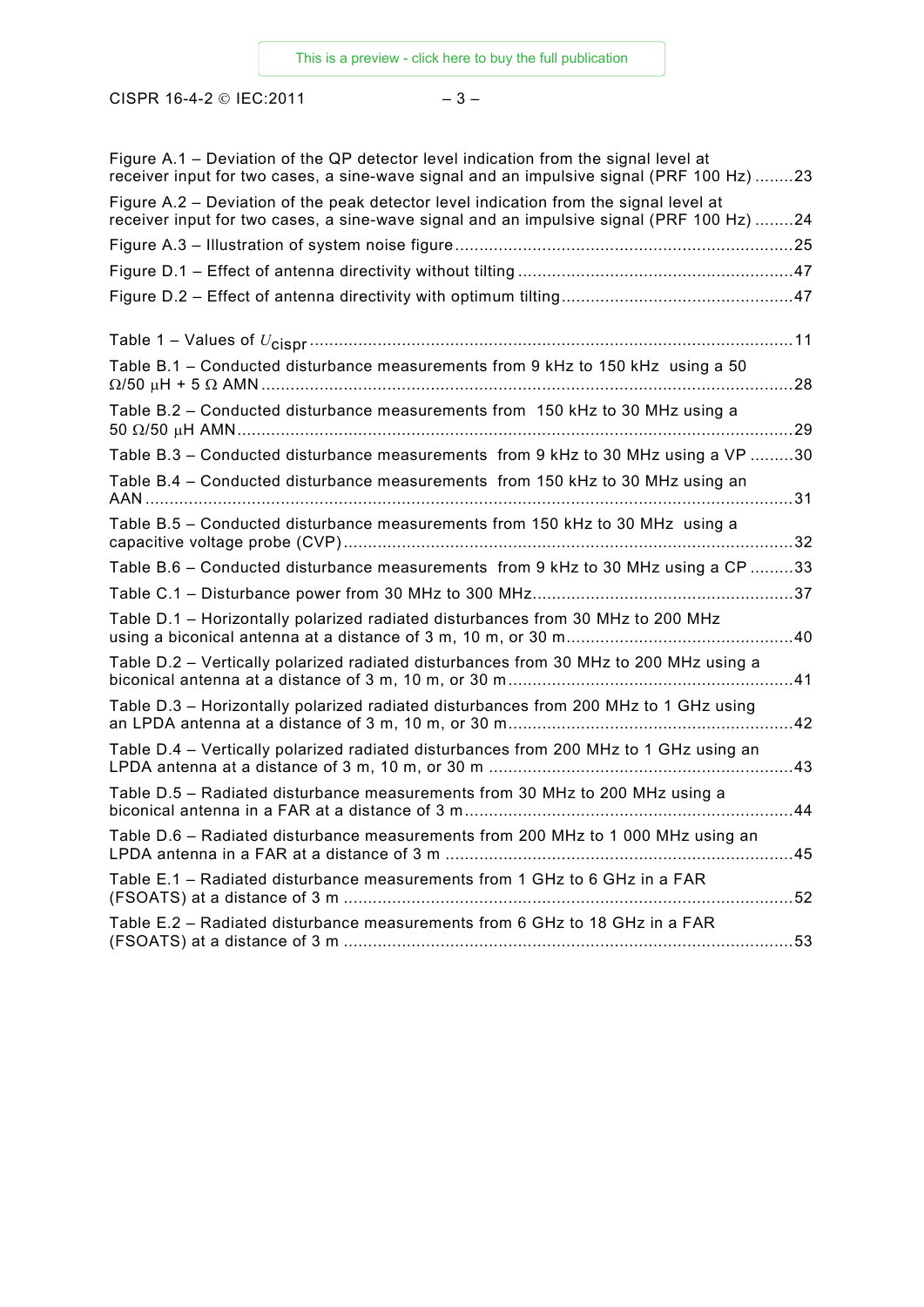[This is a preview - click here to buy the full publication](https://webstore.iec.ch/publication/54&preview=1)

 $-4 -$  CISPR 16-4-2 © IEC:2011

#### INTERNATIONAL ELECTROTECHNICAL COMMISSION  $\overline{\phantom{a}}$

#### **SPECIFICATION FOR RADIO DISTURBANCE AND IMMUNITY MEASURING APPARATUS AND METHODS –**

#### **Part 4-2: Uncertainties, statistics and limit modelling – Measurement instrumentation uncertainty**

#### FOREWORD

- <span id="page-3-0"></span>1) The International Electrotechnical Commission (IEC) is a worldwide organization for standardization comprising all national electrotechnical committees (IEC National Committees). The object of IEC is to promote international co-operation on all questions concerning standardization in the electrical and electronic fields. To this end and in addition to other activities, IEC publishes International Standards, Technical Specifications, Technical Reports, Publicly Available Specifications (PAS) and Guides (hereafter referred to as "IEC Publication(s)"). Their preparation is entrusted to technical committees; any IEC National Committee interested in the subject dealt with may participate in this preparatory work. International, governmental and nongovernmental organizations liaising with the IEC also participate in this preparation. IEC collaborates closely with the International Organization for Standardization (ISO) in accordance with conditions determined by agreement between the two organizations.
- 2) The formal decisions or agreements of IEC on technical matters express, as nearly as possible, an international consensus of opinion on the relevant subjects since each technical committee has representation from all interested IEC National Committees.
- 3) IEC Publications have the form of recommendations for international use and are accepted by IEC National Committees in that sense. While all reasonable efforts are made to ensure that the technical content of IEC Publications is accurate, IEC cannot be held responsible for the way in which they are used or for any misinterpretation by any end user.
- 4) In order to promote international uniformity, IEC National Committees undertake to apply IEC Publications transparently to the maximum extent possible in their national and regional publications. Any divergence between any IEC Publication and the corresponding national or regional publication shall be clearly indicated in the latter.
- 5) IEC itself does not provide any attestation of conformity. Independent certification bodies provide conformity assessment services and, in some areas, access to IEC marks of conformity. IEC is not responsible for any services carried out by independent certification bodies.
- 6) All users should ensure that they have the latest edition of this publication.
- 7) No liability shall attach to IEC or its directors, employees, servants or agents including individual experts and members of its technical committees and IEC National Committees for any personal injury, property damage or other damage of any nature whatsoever, whether direct or indirect, or for costs (including legal fees) and expenses arising out of the publication, use of, or reliance upon, this IEC Publication or any other IEC Publications.
- 8) Attention is drawn to the Normative references cited in this publication. Use of the referenced publications is indispensable for the correct application of this publication.
- 9) Attention is drawn to the possibility that some of the elements of this IEC Publication may be the subject of patent rights. IEC shall not be held responsible for identifying any or all such patent rights.

International Standard CISPR 16-4-2 has been prepared by CISPR subcommittee A: Radiointerference measurements and statistical methods.

This second edition cancels and replaces the first edition published in 2003. It constitutes a technical revision.

This edition includes the following significant technical additions with respect to the previous edition:

- Methods of conducted disturbance measurements
	- on the mains port using a voltage probe,
	- on the telecommunication port using an AAN (ISN),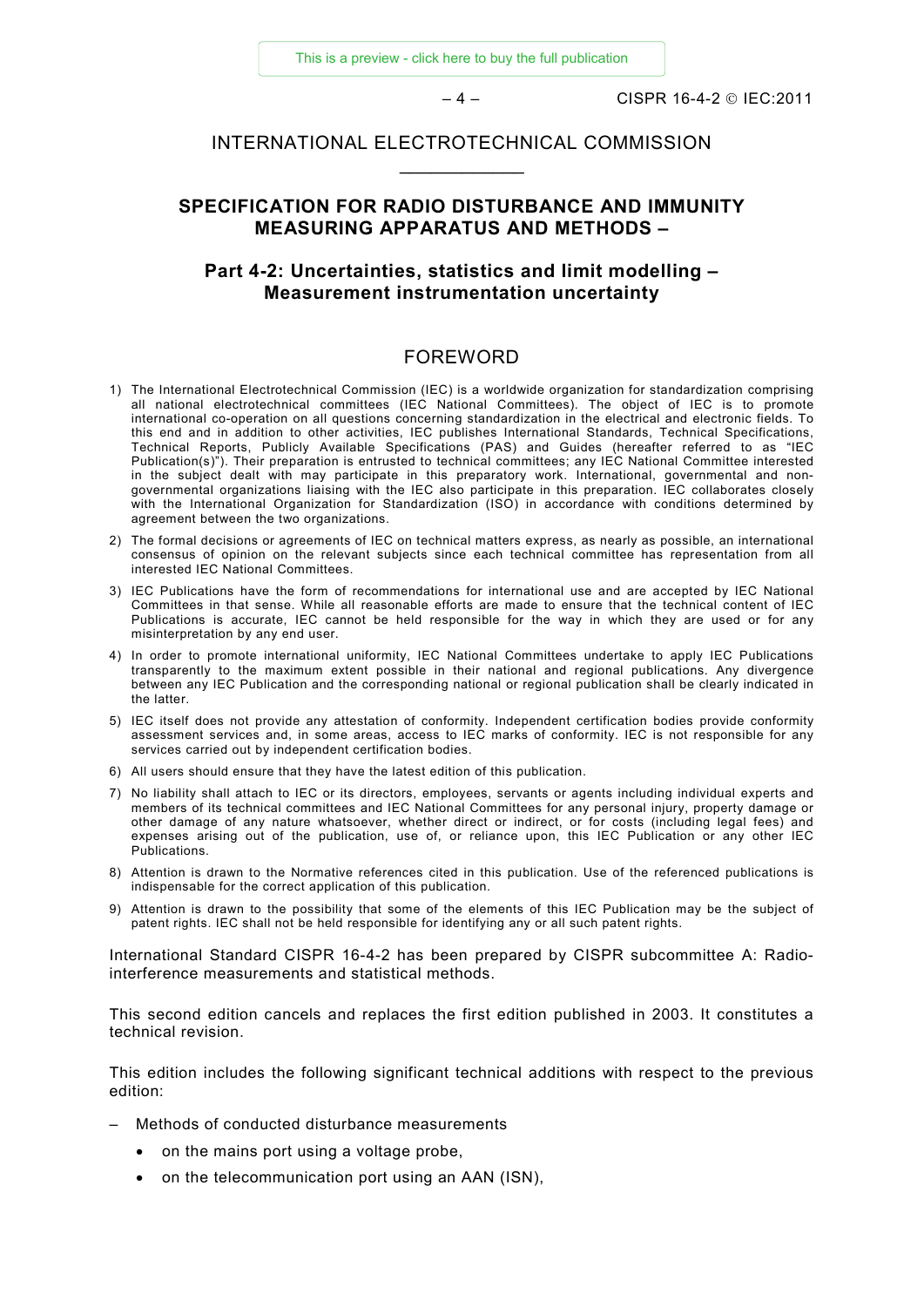$CISPR 16-4-2 @ IFC:2011$  – 5 –

- on the telecommunication port using a CVP, and
- on the telecommunication port using a current probe.
- Methods of radiated disturbance measurements
	- in the frequency range 30 MHz to 1 000 MHz using a FAR, and
	- in the frequency range 1 GHz to 18 GHz using a FAR.

This publication has the status of a basic EMC standard in accordance with IEC Guide 107:2009, *Electromagnetic compatibility – Guide to the drafting of electromagnetic compatibility publications*.

The text of this standard is based on the following documents:

| FDIS             | Report on voting |
|------------------|------------------|
| CISPR/A/942/FDIS | CISPR/A/952/RVD  |

Full information on the voting for the approval of this standard can be found in the report on voting indicated in the above table.

This publication has been drafted in accordance with the ISO/IEC Directives, Part 2.

A list of all parts of the CISPR 16 series can be found, under the general title *Specification for radio disturbance and immunity measuring apparatus and methods*, on the IEC website.

The committee has decided that the contents of this publication will remain unchanged until the stability date indicated on the IEC web site under "http://webstore.iec.ch" in the data related to the specific publication. At this date, the publication will be

- reconfirmed.
- withdrawn,
- replaced by a revised edition, or
- amended.

The contents of the corrigendum of April 2013 have been included in this copy.

**IMPORTANT – The "colour inside" logo on the cover page of this publication indicates that it contains colours which are considered to be useful for the correct understanding of its contents. Users should therefore print this publication using a colour printer.**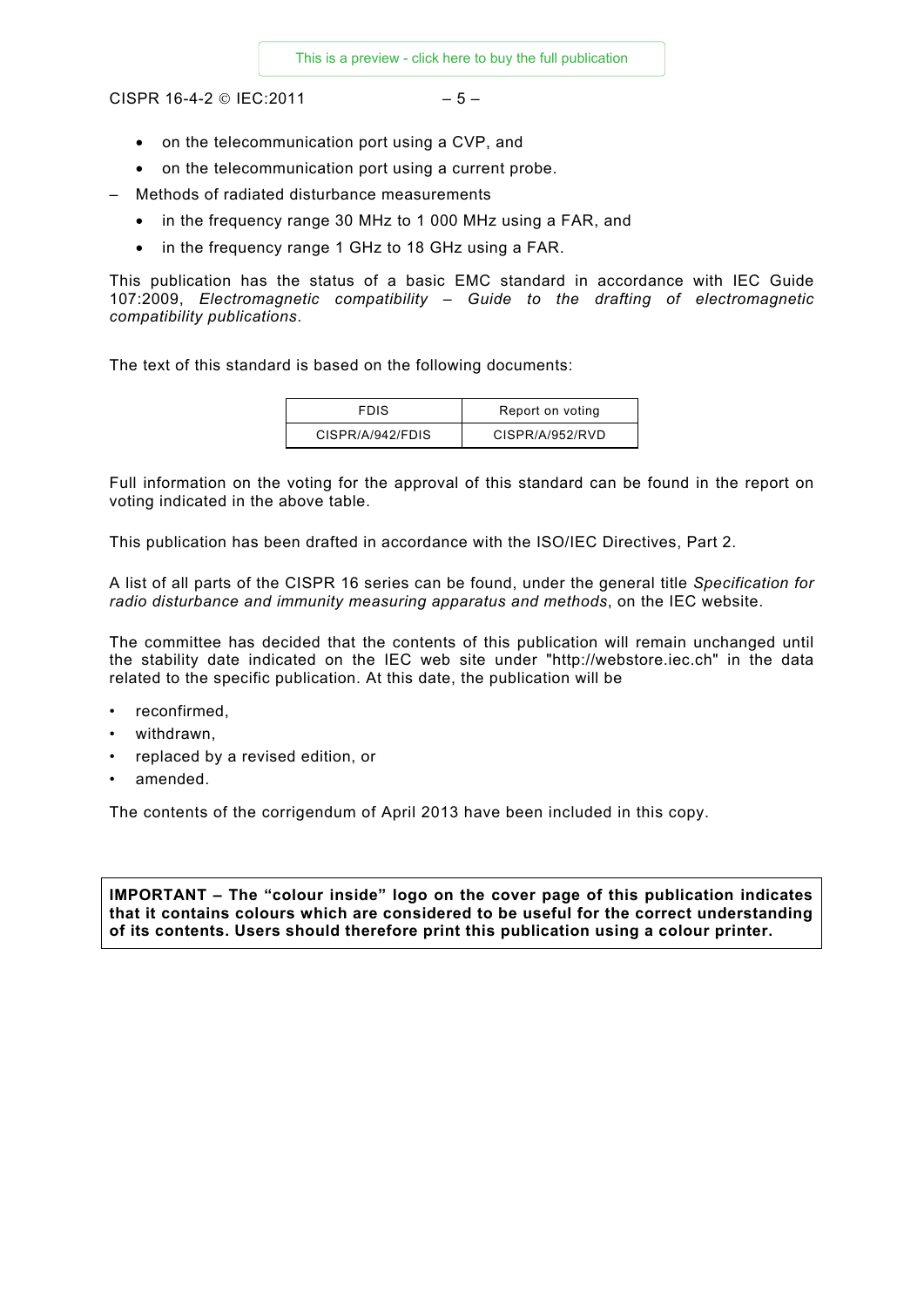$-6 -$  CISPR 16-4-2 © IEC:2011

#### INTRODUCTION

<span id="page-5-0"></span>The CISPR 16-4 series, *Specification for radio disturbance and immunity measuring apparatus and methods – Uncertainties, statistics and limit modelling, contains information related to uncertainties, statistics and limit modelling*, and consists of the following five parts:

- Part 4-1: Uncertainties in standardized EMC tests,
- Part 4-2: Measurement instrumentation uncertainty,
- Part 4-3: Statistical considerations in the determination of EMC compliance of massproduced products,
- Part 4-4: Statistics of complaints and a model for the calculation of limits for the protection of radio services, and
- Part 4-5: Conditions for the use of alternative test methods.

For practical reasons, standardized electromagnetic compatibility (EMC) tests are simplified representations of possible electromagnetic interference (EMI) scenarios that a product may encounter in practice. Consequently, in an EMC standard, the measurand, the limit, measurement instruments, measurement set-up, measurement procedure and measurement conditions are simplified but are still meaningful (representative). Here meaningful means that there is a statistical correlation between compliance of the product with a limit, based on a standardized EMC test using standardized test equipment, and a high probability of actual EMC of the same product during its life cycle. Part 4-4 provides methods based on statistics to derive meaningful disturbance limits to protect radio services.

In general, a standardized EMC test should be developed such that reproducible results are obtained if different parties perform the same test with the same EUT. However, various uncertainty sources limit the reproducibility of a standardized EMC.

Part 4-1 is a technical report that consists of a collection of informative reports that address all relevant uncertainty sources that may be encountered during EMC compliance tests. Typical examples of uncertainty sources are the EUT itself, the measurement instrumentation, the set-up of the EUT, the test procedures and the environmental conditions.

Part 4-2 describes a specific category of uncertainties, i.e. measurement instrumentation uncertainties. In this part, examples of MIU budgets are given for most of the CISPR measurement methods. Also in this part, normative requirements are given on how to apply the MIU when determining compliance of an EUT with a disturbance limit (i.e. conformity assessment decision).

Part 4-3 is a technical report that describes the statistical treatment of test results when compliance tests are performed on samples of mass-produced products. This treatment is known as the 80 %/80 % rule.

Part 4-4 is a technical report that contains CISPR recommendations for the collation of statistical data on interference complaints and for the classification of interference sources. Also, models for the calculation of limits for various modes of interference coupling are given.

Part 4-5 is a technical report describing a method to enable product committees to develop limits for alternative test methods, using conversions from established limits.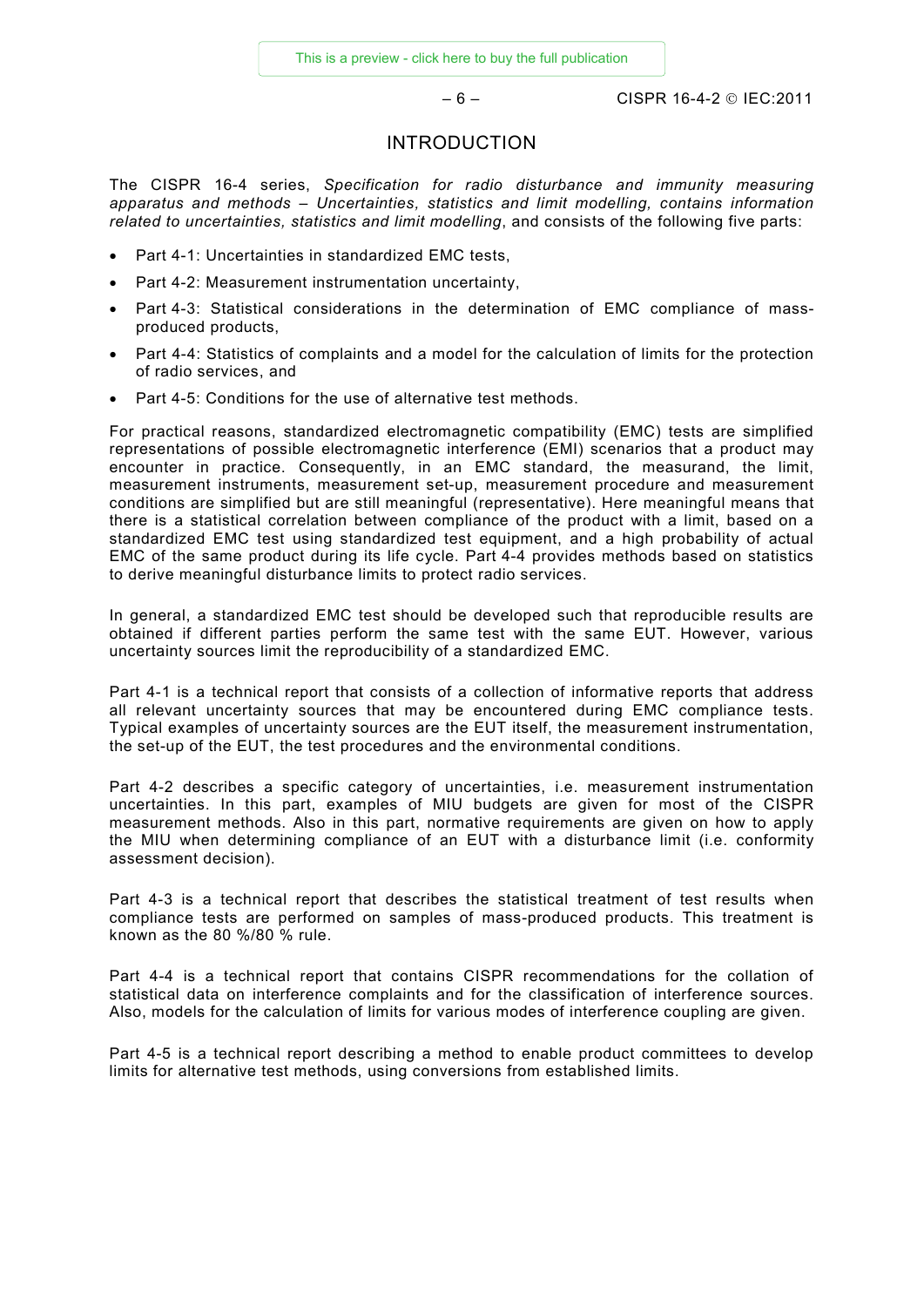$CISPR 16-4-2 @ IFC:2011$   $-7-$ 

#### **SPECIFICATION FOR RADIO DISTURBANCE AND IMMUNITY MEASURING APPARATUS AND METHODS –**

#### **Part 4-2: Uncertainties, statistics and limit modelling – Measurement instrumentation uncertainty**

#### <span id="page-6-0"></span>**1 Scope**

This part of CISPR 16-4 specifies the method of applying Measurement Instrumentation Uncertainty (MIU) when determining compliance with CISPR disturbance limits. The material is also relevant to any EMC test when interpretation of the results and conclusions reached will be impacted by the uncertainty of the measurement instrumentation used during testing.

NOTE In accordance with IEC Guide 107, CISPR 16-4-2 is a basic EMC standard for use by product committees of the IEC. As stated in Guide 107, product committees are responsible for determining the applicability of the EMC standard. CISPR and its sub-committees are prepared to co-operate with technical committees and product committees in the evaluation of the applicability of this standard for specific products.

The annexes contain the background material used in providing the amount of MIU found in generating the CISPR values shown in Clauses 4 through 8 and hence provide valuable background material for those needing both initial and further information on MIU and how to take individual uncertainties in the measurement chain into account. The annexes, however, are not intended to be a tutorial or user manual or to be copied when making uncertainty calculations. For that purpose, the references shown in the bibliography, or other widely recognized documents, may be used.

Measurement instrumentation specifications are given in the CISPR 16-1 series, while the methods of measurement are covered in the CISPR 16-2 series. Further information and background on CISPR and radio disturbances is given in CISPR 16-3. The other parts of the CISPR 16-4 series contain further information on uncertainties in general, statistics and limit modelling. See the introduction of this part for more information on the background and on the content of the CISPR 16-4 series.

#### <span id="page-6-1"></span>**2 Normative references**

The following referenced documents are indispensable for the application of this document. For dated references, only the edition cited applies. For undated references, the latest edition of the referenced document (including any amendments) applies.

CISPR 11, *Industrial, scientific and medical equipment – Radio-frequency disturbance characteristics – Limits and methods of measurement*

CISPR 12, *Vehicles, boats and internal combustion engines – Radio disturbance characteristics – Limits and methods of measurement for the protection of off-board receivers*

CISPR 13, *Sound and television broadcast receivers and associated equipment – Radio disturbance characteristics – Limits and methods of measurement*

CISPR 16-1-1, *Specification for radio disturbance and immunity measuring apparatus and methods – Part 1-1: Radio disturbance and immunity measuring apparatus – Measuring apparatus*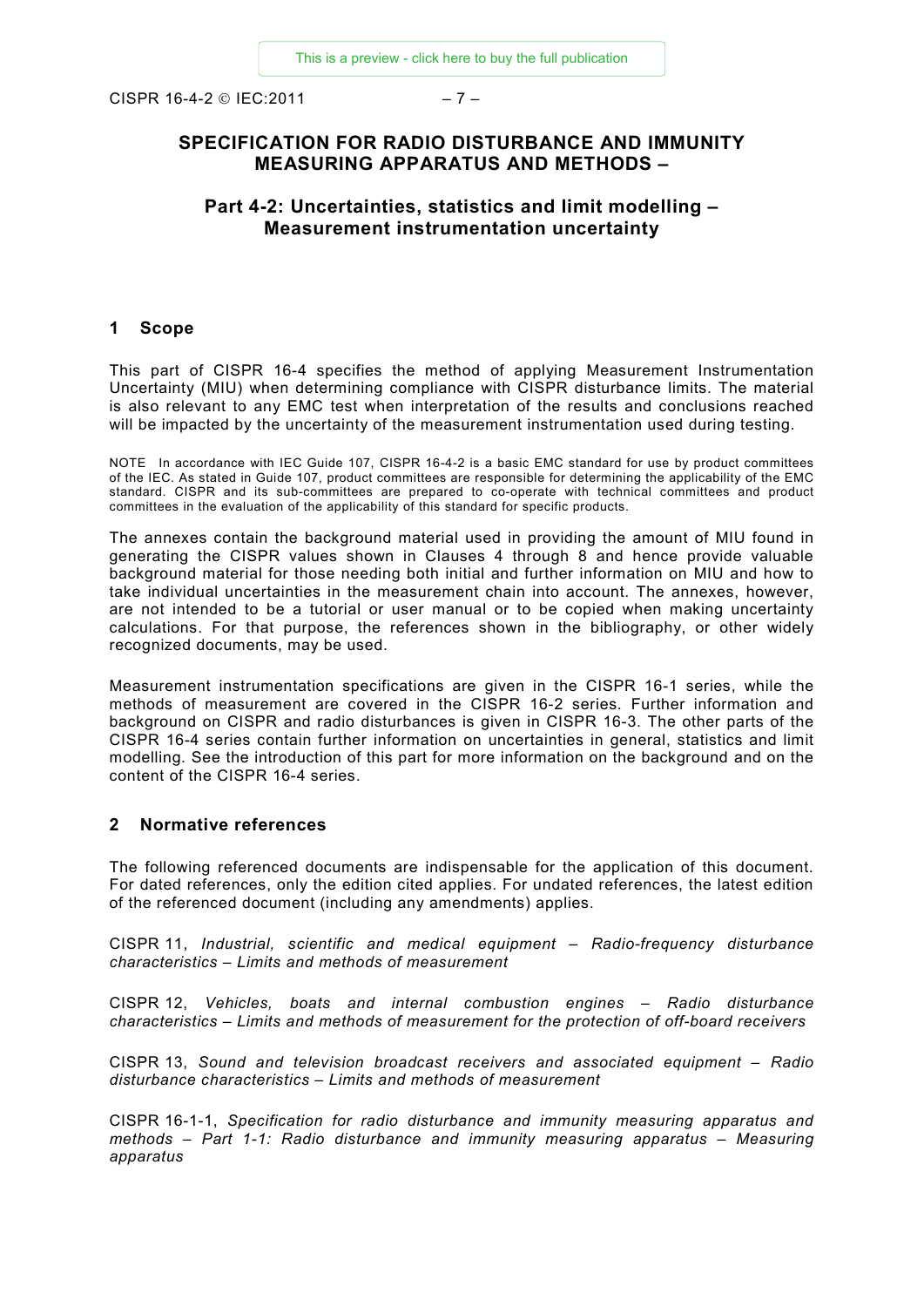$-8 -$  CISPR 16-4-2 © IEC:2011

CISPR 16-1-2, *Specification for radio disturbance and immunity measuring apparatus and methods – Part 1-2: Radio disturbance and immunity measuring apparatus – Ancillary equipment – Conducted disturbances*

CISPR 16-1-3, *Specification for radio disturbance and immunity measuring apparatus and methods – Part 1-3: Radio disturbance and immunity measuring apparatus – Ancillary equipment – Disturbance power*

CISPR 16-1-4, *Specification for radio disturbance and immunity measuring apparatus and methods – Part 1-4: Radio disturbance and immunity measuring apparatus – Antennas and test sites for radiated disturbance measurements*

CISPR 16-2-1, *Specification for radio disturbance and immunity measuring apparatus and methods – Part 2-1: Methods of measurement of disturbances and immunity – Conducted disturbance measurements*

CISPR 16-2-2, *Specification for radio disturbance and immunity measuring apparatus and methods – Part 2-2: Methods of measurement of disturbances and immunity – Measurement of disturbance power*

CISPR 16-2-3:2010, *Specification for radio disturbance and immunity measuring apparatus and methods – Part 2-3: Methods of measurement of disturbances and immunity – Radiated disturbance measurements*

CISPR 16-3, *Specification for radio disturbance and immunity measuring apparatus and methods – Part 3: CISPR technical reports*

CISPR 16-4-1, *Specification for radio disturbance and immunity measuring apparatus and methods – Part 4-1: Uncertainties, statistics and limit modelling – Uncertainties in standardized EMC tests*

CISPR 16-4-3, *Specification for radio disturbance and immunity measuring apparatus and methods – Part 4-3: Uncertainties, statistics and limit modelling – Statistical considerations in the determination of EMC compliance of mass-produced products*

CISPR 22:2008, *Information technology equipment – Radio disturbance characteristics – Limits and methods of measurement*

ISO/IEC Guide 98-3, *Uncertainty of measurement – Part 3: Guide to the expression of uncertainty in measurement (GUM:1995)*

<span id="page-7-1"></span><span id="page-7-0"></span>ISO/IEC Guide 99, *International vocabulary of metrology – Basic and general concepts and associated terms (VIM)*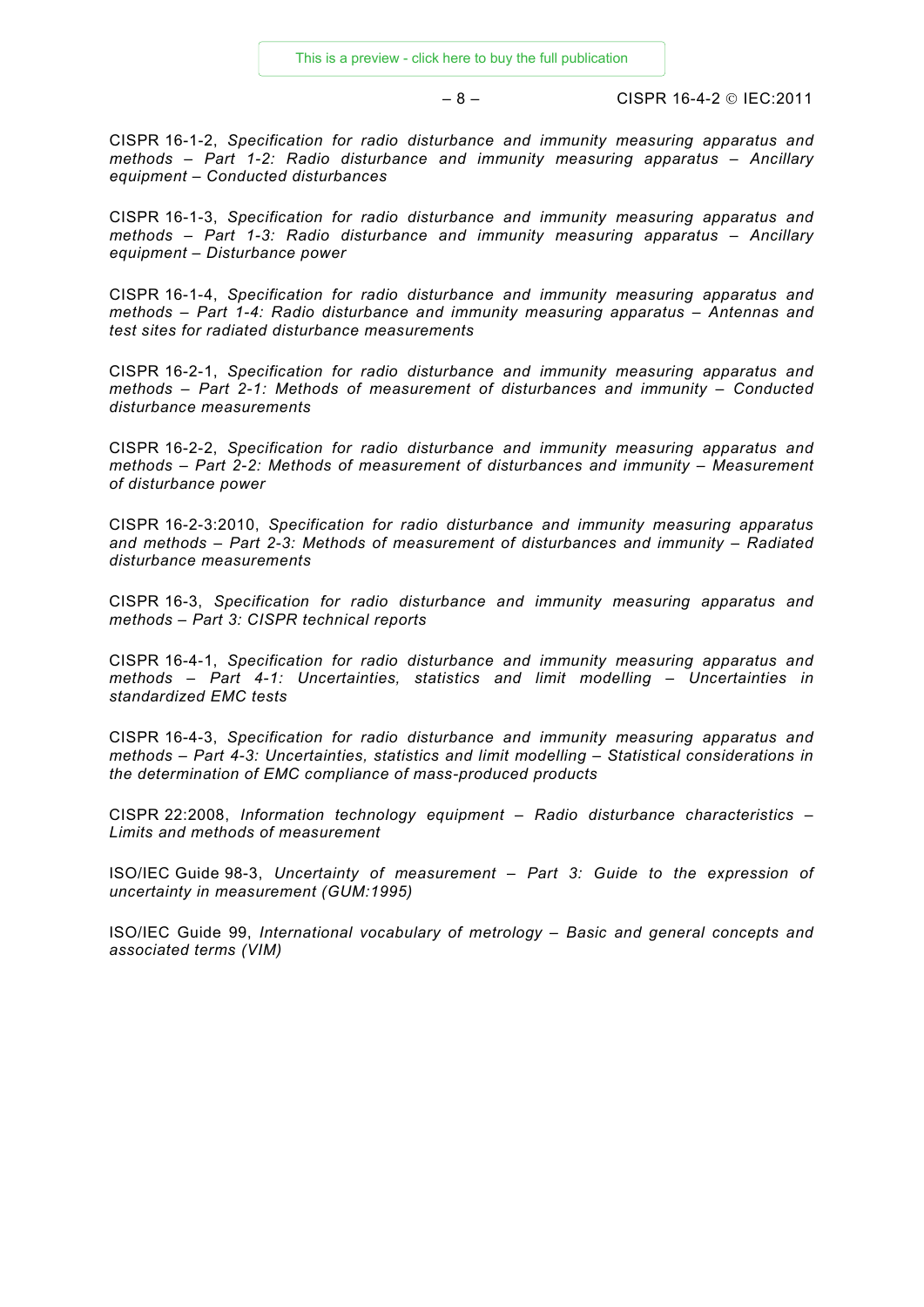– 58 – CISPR 16-4-2 © CEI:2011

#### SOMMAIRE

| 1 |     |                                                                       |                                                                                                                               |  |  |  |
|---|-----|-----------------------------------------------------------------------|-------------------------------------------------------------------------------------------------------------------------------|--|--|--|
| 2 |     |                                                                       |                                                                                                                               |  |  |  |
| 3 |     |                                                                       |                                                                                                                               |  |  |  |
|   | 3.1 |                                                                       |                                                                                                                               |  |  |  |
|   | 3.2 |                                                                       |                                                                                                                               |  |  |  |
|   |     | 3.2.1                                                                 |                                                                                                                               |  |  |  |
|   |     | 3.2.2                                                                 |                                                                                                                               |  |  |  |
|   |     | 3.2.3                                                                 | Symboles utilisés pour les grandeurs d'entrée communes à toutes les                                                           |  |  |  |
|   | 3.3 |                                                                       |                                                                                                                               |  |  |  |
| 4 |     |                                                                       |                                                                                                                               |  |  |  |
|   | 4.1 |                                                                       |                                                                                                                               |  |  |  |
|   | 4.2 |                                                                       |                                                                                                                               |  |  |  |
| 5 |     |                                                                       |                                                                                                                               |  |  |  |
|   | 5.1 |                                                                       | Mesures des perturbations conduites à un accès secteur au moyen d'un                                                          |  |  |  |
|   |     | 5.1.1                                                                 |                                                                                                                               |  |  |  |
|   |     | 5.1.2                                                                 | Symboles des grandeurs d'entrée spécifiques aux mesures au moyen                                                              |  |  |  |
|   |     | 5.1.3                                                                 | Grandeurs d'entrée à prendre en compte pour des mesures de<br>perturbations conduites à un accès secteur au moyen d'un AMN 71 |  |  |  |
|   | 5.2 | Mesures des perturbations conduites à un accès secteur au moyen d'une |                                                                                                                               |  |  |  |
|   |     | 5.2.1                                                                 |                                                                                                                               |  |  |  |
|   |     | 5.2.2                                                                 | Symboles des grandeurs d'entrée spécifiques aux mesures au moyen                                                              |  |  |  |
|   |     | 5.2.3                                                                 | Grandeurs d'entrée à prendre en compte pour les mesures de<br>perturbations conduites à un accès secteur au moyen d'une VP    |  |  |  |
|   | 5.3 | Mesures des perturbations conduites à un accès télécommunications au  |                                                                                                                               |  |  |  |
|   |     | 5.3.1                                                                 |                                                                                                                               |  |  |  |
|   |     | 5.3.2                                                                 | Symboles des grandeurs d'entrée spécifiques aux mesures au moyen                                                              |  |  |  |
|   |     | 5.3.3                                                                 | Grandeurs d'entrée à prendre en compte pour les mesures de<br>perturbations conduites à un accès télécommunications au moyen  |  |  |  |
|   | 5.4 | Mesures des perturbations conduites à un accès télécommunications au  |                                                                                                                               |  |  |  |
|   |     | 5.4.1                                                                 |                                                                                                                               |  |  |  |
|   |     | 5.4.2                                                                 | Symboles des grandeurs d'entrée spécifiques aux mesures au moyen                                                              |  |  |  |
|   |     | 5.4.3                                                                 | Grandeurs d'entrée à prendre en compte pour les mesures de<br>perturbations conduites à un accès télécommunications au moyen  |  |  |  |
|   | 5.5 | Mesures des perturbations conduites à un accès télécommunications au  |                                                                                                                               |  |  |  |
|   |     | 5.5.1                                                                 |                                                                                                                               |  |  |  |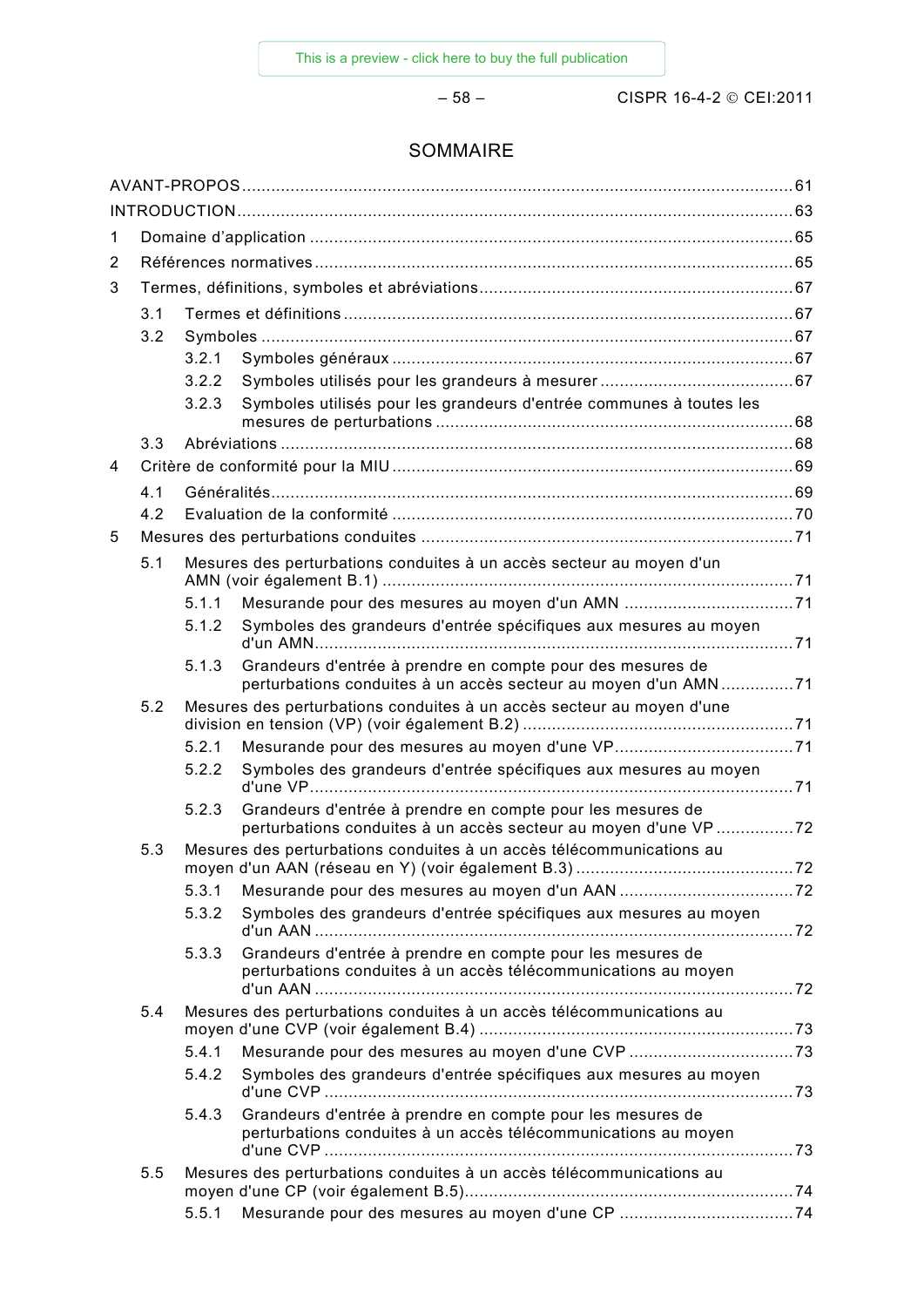[This is a preview - click here to buy the full publication](https://webstore.iec.ch/publication/54&preview=1)

CISPR 16-4-2 © CEI:2011  $-59-$ 

|                |                                                                                                                                                                                      | 5.5.2 | Symboles des grandeurs d'entrée spécifiques aux mesures au moyen                                                             |  |  |
|----------------|--------------------------------------------------------------------------------------------------------------------------------------------------------------------------------------|-------|------------------------------------------------------------------------------------------------------------------------------|--|--|
|                |                                                                                                                                                                                      | 5.5.3 | Grandeurs d'entrée à prendre en compte pour les mesures de<br>perturbations conduites à un accès télécommunications au moyen |  |  |
|                |                                                                                                                                                                                      |       |                                                                                                                              |  |  |
| 6              |                                                                                                                                                                                      |       |                                                                                                                              |  |  |
|                | 6.1                                                                                                                                                                                  |       |                                                                                                                              |  |  |
|                | 6.2                                                                                                                                                                                  |       | Symboles utilisés pour les grandeurs d'entrée spécifiques aux mesures de                                                     |  |  |
|                | 6.3                                                                                                                                                                                  |       | Grandeurs d'entrée à prendre en compte pour les mesures de puissance                                                         |  |  |
| $\overline{7}$ |                                                                                                                                                                                      |       | Mesures des perturbations rayonnées dans la gamme de fréquences de 30 MHz à                                                  |  |  |
|                | 7.1                                                                                                                                                                                  |       | Mesures des perturbations rayonnées sur un OATS ou dans une SAC (voir                                                        |  |  |
|                |                                                                                                                                                                                      | 7.1.1 | Mesurande pour des mesures des perturbations rayonnées sur un                                                                |  |  |
|                |                                                                                                                                                                                      | 7.1.2 | Symboles utilisés pour les grandeurs d'entrée spécifiques aux                                                                |  |  |
|                |                                                                                                                                                                                      | 7.1.3 | Grandeurs d'entrée à prendre en compte pour les mesures de<br>perturbations rayonnées sur un OATS ou dans une SAC 75         |  |  |
|                | 7.2                                                                                                                                                                                  |       | Mesures des perturbations rayonnées dans une FAR (voir également D.2) 76                                                     |  |  |
|                |                                                                                                                                                                                      | 7.2.1 | Mesurande pour des mesures de perturbations rayonnées dans une                                                               |  |  |
|                |                                                                                                                                                                                      | 7.2.2 | Symboles utilisés pour les grandeurs d'entrée spécifiques aux                                                                |  |  |
|                |                                                                                                                                                                                      | 7.2.3 | Grandeurs d'entrée à prendre en compte pour les mesures de                                                                   |  |  |
| 8              |                                                                                                                                                                                      |       | Mesures des perturbations rayonnées dans la gamme de fréquences de 1 GHz à                                                   |  |  |
|                | 8.1                                                                                                                                                                                  |       | Mesurande pour des mesures de perturbations rayonnées dans une FAR                                                           |  |  |
|                | 8.2                                                                                                                                                                                  |       | Symboles utilisés pour les grandeurs d'entrée spécifiques aux mesures de                                                     |  |  |
|                | 8.3                                                                                                                                                                                  |       | Grandeurs d'entrée à prendre en compte pour les mesures de perturbations                                                     |  |  |
|                | Annexe A (informative) Base des valeurs de $U_{\text{cispr}}$ dans le Tableau 1, informations<br>générales et justification des grandeurs d'entrée communes à toutes les méthodes de |       |                                                                                                                              |  |  |
|                |                                                                                                                                                                                      |       |                                                                                                                              |  |  |
|                | Annexe B (informative) Base des valeurs de <i>U</i> <sub>CiSpr</sub> dans le Tableau 1, budgets<br>d'incertitude et justification pour des mesures de perturbations conduites87      |       |                                                                                                                              |  |  |
|                | Annexe C (informative) Base des valeurs de $U_{\text{cispr}}$ dans le Tableau 1 – Mesures de                                                                                         |       |                                                                                                                              |  |  |
|                | Annexe D (informative) Base des valeurs de $U_{\text{cispr}}$ dans le Tableau 1 – Mesures des                                                                                        |       |                                                                                                                              |  |  |
|                | Annexe E (informative) Base des valeurs de $U_{\text{cispr}}$ dans le Tableau 1 – Mesures des                                                                                        |       |                                                                                                                              |  |  |
|                |                                                                                                                                                                                      |       |                                                                                                                              |  |  |

Figure A.1 – Écart de l'indication de niveau du détecteur de quasi-crête par rapport au niveau du signal à l'entrée du récepteur, pour deux cas: signal sinusoïdal et signal impulsionnel (PRF de 100 Hz) .............................................................................................. 83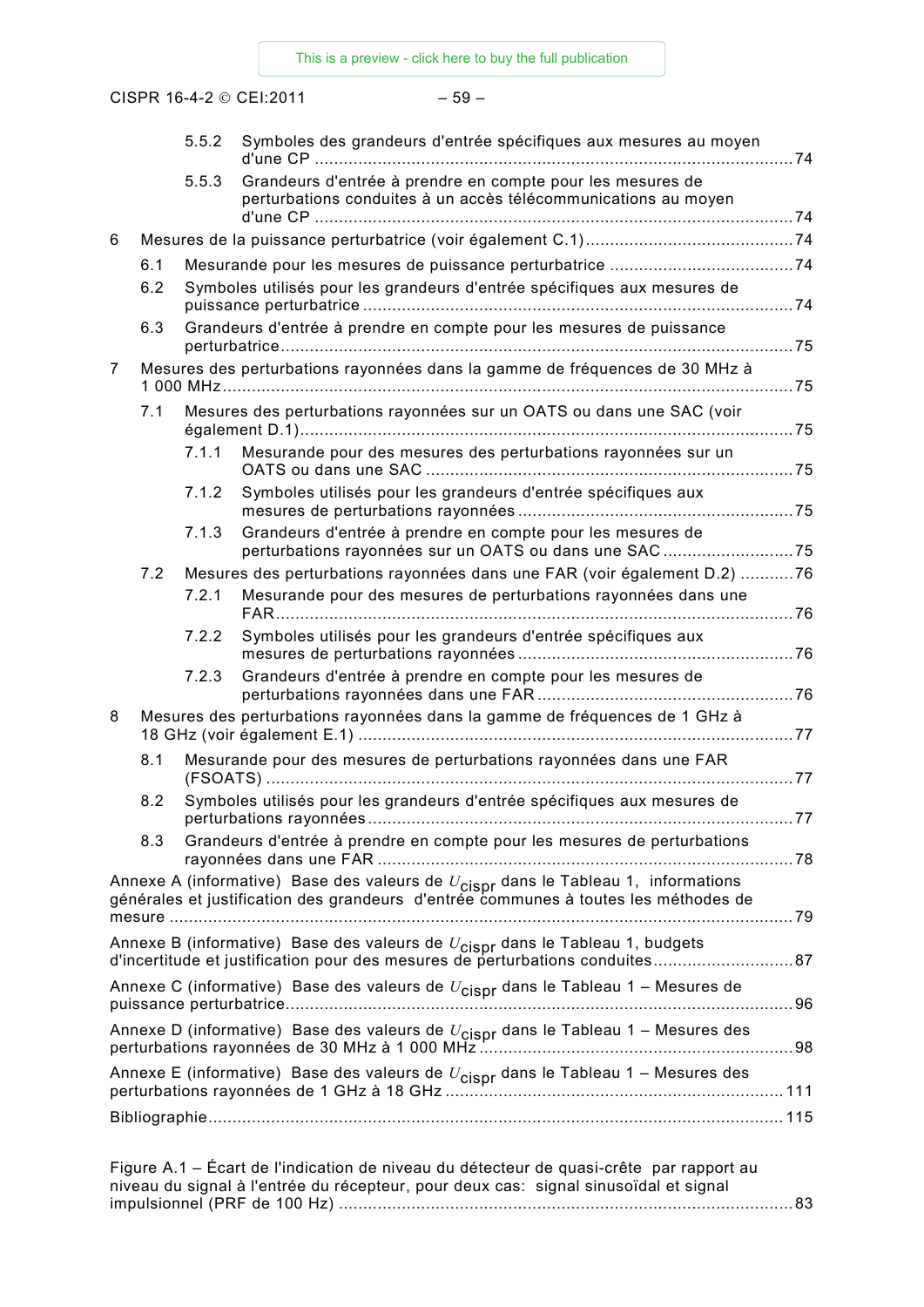| ۰.<br>×<br>۰.<br>× |  |
|--------------------|--|
|--------------------|--|

– 60 – CISPR 16-4-2 © CEI:2011

| Figure A.2 – Écart de l'indication de niveau du détecteur de crête par rapport au<br>niveau du signal à l'entrée du récepteur, pour deux cas: signal sinusoïdal et signal |  |
|---------------------------------------------------------------------------------------------------------------------------------------------------------------------------|--|
|                                                                                                                                                                           |  |
|                                                                                                                                                                           |  |
| Figure D.2 - Effet de la directivité de l'antenne avec inclinaison optimale  106                                                                                          |  |
|                                                                                                                                                                           |  |
| Tableau B.1 - Mesures des perturbations conduites de 9 kHz à 150 kHz au moyen                                                                                             |  |
| Tableau B.2 - Mesures des perturbations conduites de 150 kHz à 30 MHz au moyen                                                                                            |  |
| Tableau B.3 - Mesures des perturbations conduites de 9 kHz à 30 MHz au moyen                                                                                              |  |
| Tableau B.4 - Mesures des perturbations conduites de 150 kHz à 30 MHz au moyen                                                                                            |  |
| Tableau B.5 - Mesures des perturbations conduites de 150 kHz à 30 MHz au moyen                                                                                            |  |
| Tableau B.6 - Mesures des perturbations conduites de 9 kHz à 30 MHz au moyen                                                                                              |  |
|                                                                                                                                                                           |  |
| Tableau D.1 – Perturbations rayonnées polarisées horizontalement de 30 MHz à<br>200 MHz, en utilisant une antenne biconique à une distance de 3 m, 10 m ou 30 m99         |  |
| Tableau D.2 – Perturbations rayonnées polarisées verticalement de 30 MHz à<br>200 MHz, en utilisant une antenne biconique à une distance de 3 m, 10 m ou 30 m100          |  |
| Tableau D.3 - Perturbations rayonnées polarisées horizontalement de 200 MHz à<br>1 GHz, en utilisant une antenne log-périodique à doublet (LPDA) à une distance de 3      |  |
| Tableau D.4 - Perturbations rayonnées polarisées verticalement de 200 MHz à<br>1 GHz, en utilisant une antenne log-périodique à doublet (LPDA) à une distance de 3        |  |
| Tableau D.5 - Mesures des perturbations rayonnées de 30 MHz à 200 MHz en<br>utilisant une antenne biconique dans une FAR, à une distance de 3 m  103                      |  |
| Tableau D.6 - Mesures des perturbations rayonnées de 200 MHz à 1 000 MHz en                                                                                               |  |
| Tableau E.1 – Mesures des perturbations rayonnées de 1 GHz à 6 GHz dans une FAR                                                                                           |  |
| Tableau E.2 - Mesures des perturbations rayonnées de 6 GHz à 18 GHz dans une                                                                                              |  |
|                                                                                                                                                                           |  |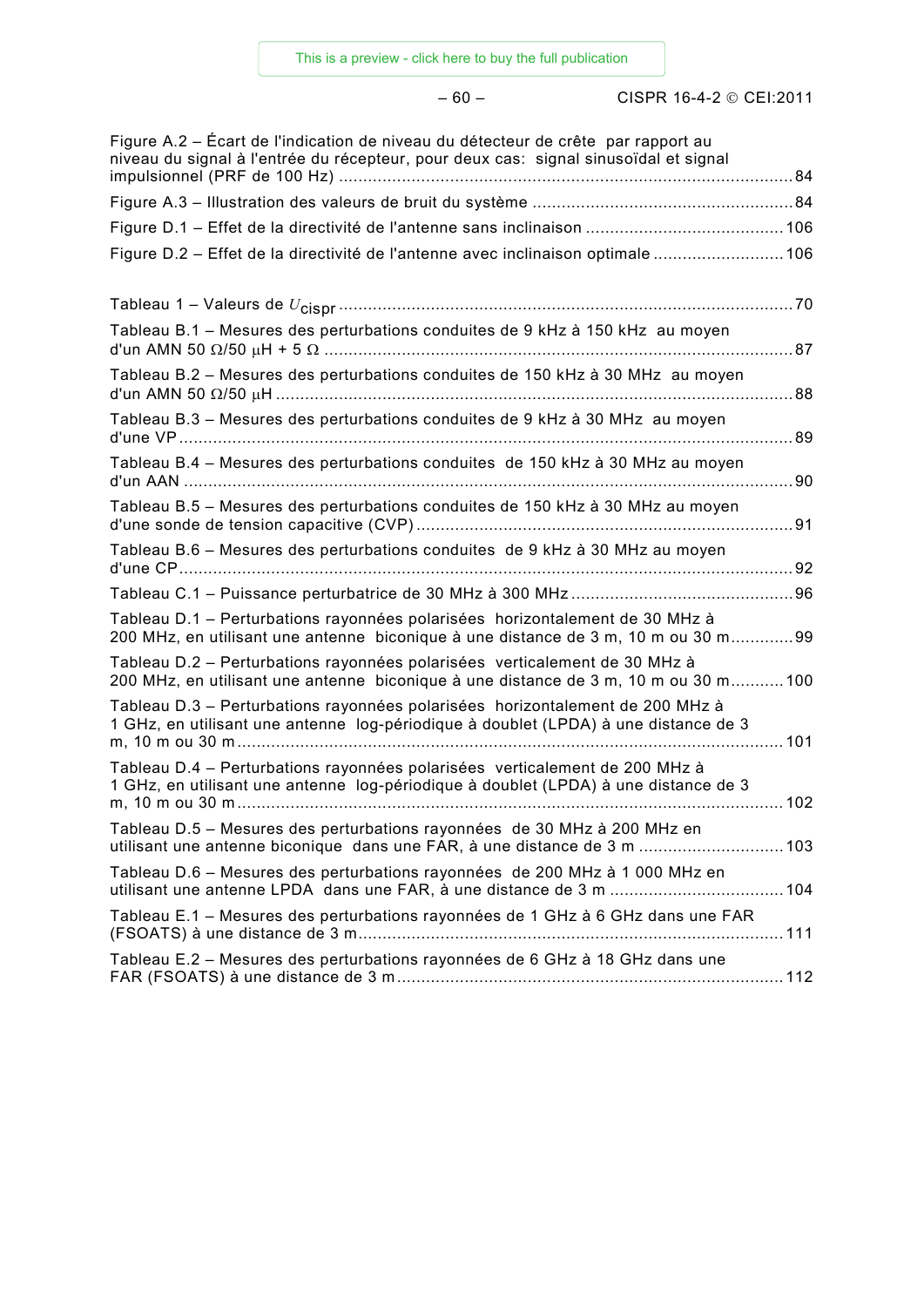$CISPR 16-4-2 © CEI:2011$   $-61-$ 

#### COMMISSION ÉLECTROTECHNIQUE INTERNATIONALE \_\_\_\_\_\_\_\_\_\_\_\_

#### **SPÉCIFICATIONS DES MÉTHODES ET DES APPAREILS DE MESURE DES PERTURBATIONS RADIOÉLECTRIQUES ET DE L'IMMUNITÉ AUX PERTURBATIONS RADIOÉLECTRIQUES –**

#### **Partie 4-2: Incertitudes, statistiques et modélisation des limites – Incertitudes de mesure de l'instrumentation**

#### AVANT-PROPOS

- 1) La Commission Electrotechnique Internationale (CEI) est une organisation mondiale de normalisation composée de l'ensemble des comités électrotechniques nationaux (Comités nationaux de la CEI). La CEI a pour objet de favoriser la coopération internationale pour toutes les questions de normalisation dans les domaines de l'électricité et de l'électronique. A cet effet, la CEI – entre autres activités – publie des Normes internationales, des Spécifications techniques, des Rapports techniques, des Spécifications accessibles au public (PAS) et des Guides (ci-après dénommés "Publication(s) de la CEI"). Leur élaboration est confiée à des comités d'études, aux travaux desquels tout Comité national intéressé par le sujet traité peut participer. Les organisations internationales, gouvernementales et non gouvernementales, en liaison avec la CEI, participent également aux travaux. La CEI collabore étroitement avec l'Organisation Internationale de Normalisation (ISO), selon des conditions fixées par accord entre les deux organisations.
- 2) Les décisions ou accords officiels de la CEI concernant les questions techniques représentent, dans la mesure du possible, un accord international sur les sujets étudiés, étant donné que les Comités nationaux de la CEI intéressés sont représentés dans chaque comité d'études.
- 3) Les Publications de la CEI se présentent sous la forme de recommandations internationales et sont agréées comme telles par les Comités nationaux de la CEI. Tous les efforts raisonnables sont entrepris afin que la CEI s'assure de l'exactitude du contenu technique de ses publications; la CEI ne peut pas être tenue responsable de l'éventuelle mauvaise utilisation ou interprétation qui en est faite par un quelconque utilisateur final.
- 4) Dans le but d'encourager l'uniformité internationale, les Comités nationaux de la CEI s'engagent, dans toute la mesure possible, à appliquer de façon transparente les Publications de la CEI dans leurs publications nationales et régionales. Toutes divergences entre toutes Publications de la CEI et toutes publications nationales ou régionales correspondantes doivent être indiquées en termes clairs dans ces dernières.
- 5) La CEI elle-même ne fournit aucune attestation de conformité. Des organismes de certification indépendants fournissent des services d'évaluation de conformité et, dans certains secteurs, accèdent aux marques de conformité de la CEI. La CEI n'est responsable d'aucun des services effectués par les organismes de certification indépendants.
- 6) Tous les utilisateurs doivent s'assurer qu'ils sont en possession de la dernière édition de cette publication.
- 7) Aucune responsabilité ne doit être imputée à la CEI, à ses administrateurs, employés, auxiliaires ou mandataires, y compris ses experts particuliers et les membres de ses comités d'études et des Comités nationaux de la CEI, pour tout préjudice causé en cas de dommages corporels et matériels, ou de tout autre dommage de quelque nature que ce soit, directe ou indirecte, ou pour supporter les coûts (y compris les frais de justice) et les dépenses découlant de la publication ou de l'utilisation de cette Publication de la CEI ou de toute autre Publication de la CEI, ou au crédit qui lui est accordé.
- 8) L'attention est attirée sur les références normatives citées dans cette publication. L'utilisation de publications référencées est obligatoire pour une application correcte de la présente publication.
- 9) L'attention est attirée sur le fait que certains des éléments de la présente Publication de la CEI peuvent faire l'objet de droits de brevet. La CEI ne saurait être tenue pour responsable de ne pas avoir identifié de tels droits de brevets et de ne pas avoir signalé leur existence.

La Norme internationale CISPR 16-4-2 a été établie par le sous-comité A du CISPR: Mesures des perturbations radioélectriques et méthodes statistiques.

Cette deuxième édition annule et remplace la première édition parue en 2003. Elle constitue une révision technique.

Cette édition inclut les modifications techniques majeures suivantes par rapport à l'édition précédente:

- <span id="page-11-0"></span>– Méthodes de mesure des perturbations conduites
	- à l'accès secteur au moyen d'une sonde de tension,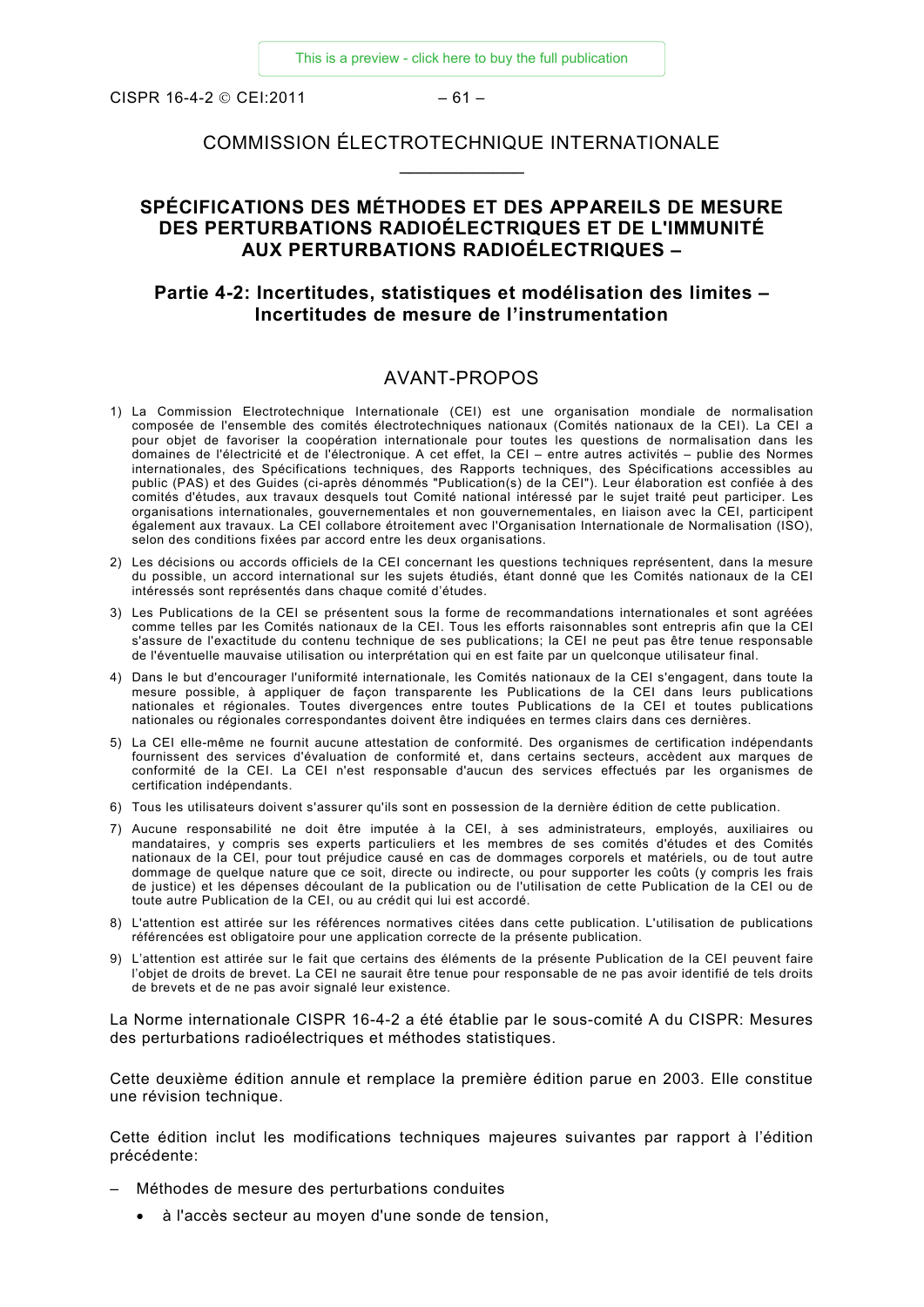$-62 -$  CISPR 16-4-2 © CFI:2011

- à l'accès télécommunications au moyen d'un AAN (RSI),
- à l'accès télécommunications au moyen d'une CVP, et
- à l'accès télécommunications au moyen d'une sonde de courant.
- Méthodes de mesure des perturbations rayonnées
	- dans la gamme de fréquences de 30 MHz à 1 000 MHz au moyen d'une FAR, et
	- dans la gamme de fréquences de 1 GHz à 18 GHz au moyen d'une FAR.

Cette publication a le statut de publication fondamentale en CEM conformément au Guide 107 de la CEI:2009, *Compatibilité électromagnétique – Guide pour la rédaction des publications sur la compatibilité électromagnétique*.

Le texte de cette norme est issu des documents suivants:

| <b>FDIS</b>      | Rapport de vote |  |
|------------------|-----------------|--|
| CISPR/A/942/FDIS | CISPR/A/952/RVD |  |

Le rapport de vote indiqué dans le tableau ci-dessus donne toute information sur le vote ayant abouti à l'approbation de cette norme.

Cette publication a été rédigée selon les Directives ISO/CEI, Partie 2.

Une liste de toutes les parties de la série CISPR 16, présentées sous le titre général *Spécifications des méthodes et des appareils de mesure des perturbations radioélectriques et de l'immunité aux perturbations radioélectriques,* peut être consultée sur le site web de la CEI.

Le comité a décidé que le contenu de cette publication ne sera pas modifié avant la date de stabilité indiquée sur le site web de la CEI sous "http://webstore.iec.ch" dans les données relatives à la publication recherchée. A cette date, la publication sera

- reconduite,
- supprimée.
- remplacée par une édition révisée, ou
- amendée.

Le contenu du corrigendum d'avril 2013 a été pris en considération dans cet exemplaire.

**IMPORTANT – Le logo** *"colour inside"* **qui se trouve sur la page de couverture de cette publication indique qu'elle contient des couleurs qui sont considérées comme utiles à une bonne compréhension de son contenu. Les utilisateurs devraient, par conséquent, imprimer cette publication en utilisant une imprimante couleur.**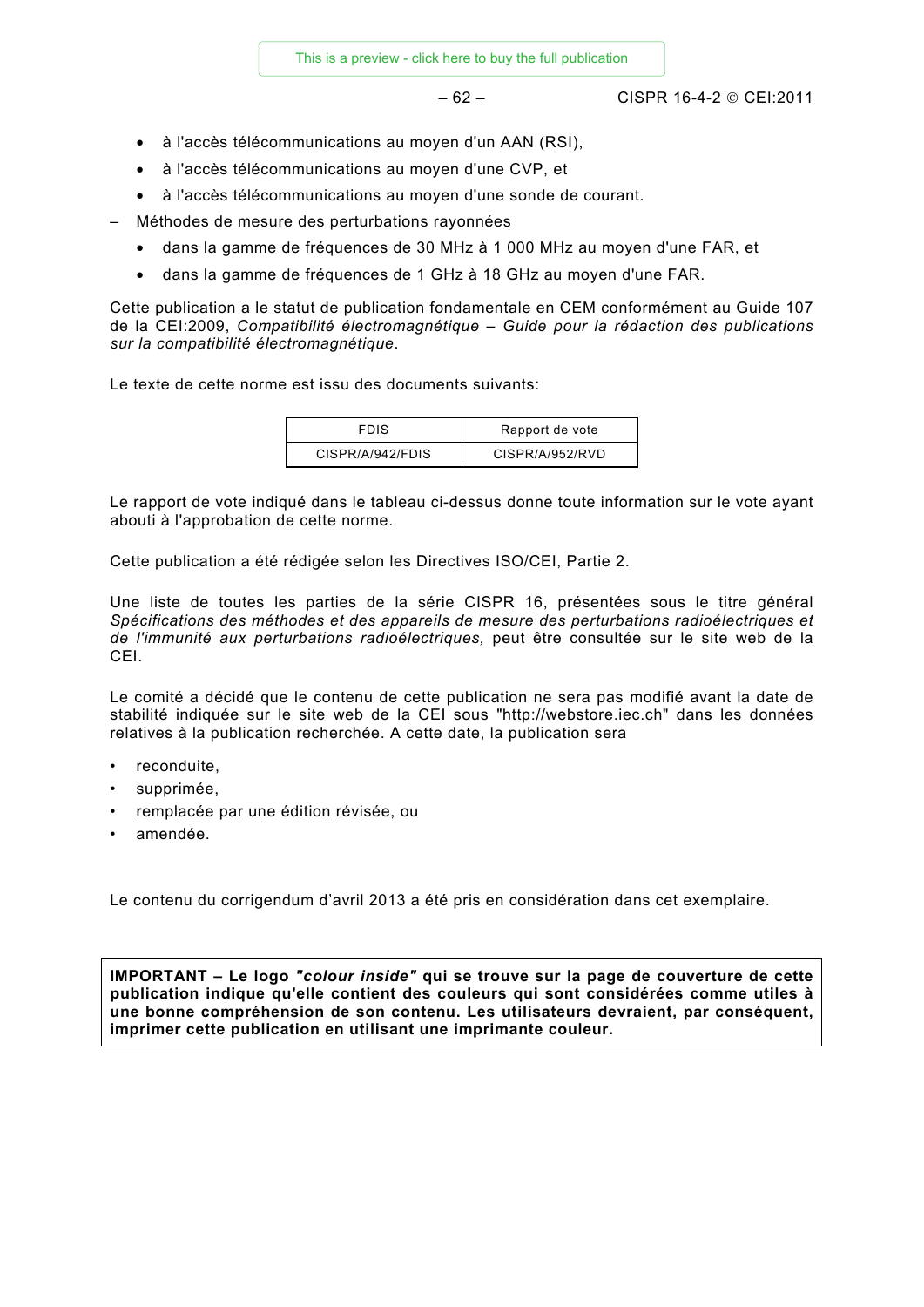$CISPR 16-4-2 © CEI:2011$   $-63-$ 

#### INTRODUCTION

La série CISPR 16-4, *Spécifications des méthodes et des appareils de mesure des perturbations radioélectriques et de l'immunité aux perturbations radioélectriques – Incertitudes, statistiques et modélisation des limites,* contient des informations relatives aux incertitudes, aux statistiques et à la modélisation des limites. Elle est constituée des cinq parties suivantes:

- Partie 4-1: Incertitudes dans les essais normalisés en CEM,
- Partie 4-2: Incertitudes de mesure de l'instrumentation,
- Partie 4-3: Considérations statistiques dans la détermination de la conformité CEM des produits fabriqués en grand nombre,
- Partie 4-4: Statistiques des plaintes pour le calcul des limites pour la protection des services radiodiffusion, et
- Partie 4-5: Conditions pour l'utilisation d'autres méthodes d'essai.

Pour des raisons d'ordre pratique, les essais normalisés de compatibilité électromagnétique (CEM) sont des représentations simplifiées des éventuels scénarios de brouillage électromagnétique qu'un produit peut rencontrer en situation réelle. En conséquence, dans une norme CEM, le mesurande, la limite, les instruments de mesure, le montage de mesure, le mode opératoire et les conditions de mesure devraient être simplifiés mais demeurer significatifs (représentatifs). Significatif désigne ici une corrélation statistique entre la conformité du produit et une limite, fondée sur un essai CEM normalisé en utilisant le matériel d'essai normalisé et une haute probabilité de CEM réelle du même produit au cours de son cycle de vie. La Partie 4-4 fournit des méthodes fondées sur des données statistiques permettant de déduire des limites de perturbation significatives afin de protéger les services de radiodiffusion.

En général, il convient d'élaborer un essai CEM normalisé de façon à obtenir des résultats reproductibles si le même essai, effectué au moyen du même EUT<sup>1</sup> est réalisé par des personnes différentes. Cependant, la reproductibilité d'un essai CEM normalisé est limitée par diverses sources d'incertitude.

La Partie 4-1 est un rapport technique constitué d'un ensemble de rapports informatifs traitant de l'ensemble des sources pertinentes d'incertitude que l'on peut rencontrer au cours d'essais de conformité CEM. Des sources d'incertitude types sont par exemple l'EUT proprement dit, les instruments de mesure, le montage de l'EUT, les modes opératoires d'essai et les conditions ambiantes.

La Partie 4-2 définit une catégorie spécifique d'incertitude, celle liée aux instruments de mesure. Dans cette partie, des exemples de budgets MIU[2](#page-13-0) sont fournis pour la plupart des méthodes de mesure CISPR. Elle donne également les exigences normatives d'application de l'MIU pour la détermination de la conformité d'un EUT à une limite de perturbation donnée (par exemple décision d'une évaluation de la conformité).

La Partie 4-3 est un rapport technique décrivant le traitement statistique de résultats d'essais de conformité réalisés sur des échantillons de produits fabriqués en grand nombre. Ce traitement est appelé règle des 80 %/80 %.

La Partie 4-4 est un rapport technique qui donne des recommandations du CISPR pour le recueil de données statistiques relatives à des réclamations liées à des interférences et la classification des sources de perturbation. Elle donne également des modèles de calcul de limites pour divers modes de couplage des perturbations.

 $\overline{\phantom{a}}$ 

<sup>1</sup> EUT = *Equipment Under Test* (Matériel en Essai).

<span id="page-13-0"></span><sup>2</sup> MIU = *Measurement Instrumentation Uncertainties*.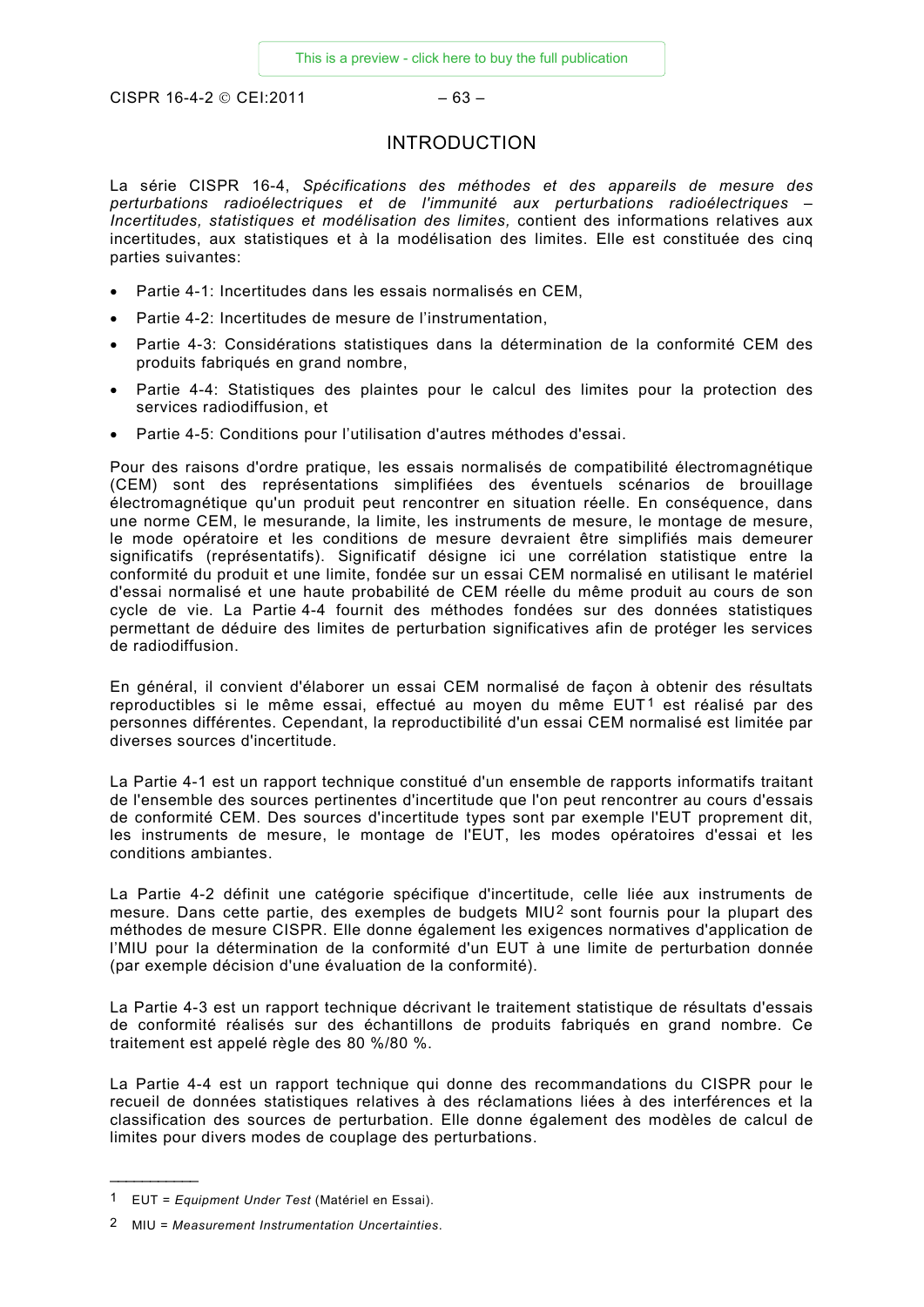$-64 -$  CISPR 16-4-2 © CEI:2011

La Partie 4-5 est un rapport technique qui décrit une méthode permettant aux comités de produits de développer des limites pour des méthodes d'essai de remplacement, au moyen de conversions à partir de limites établies.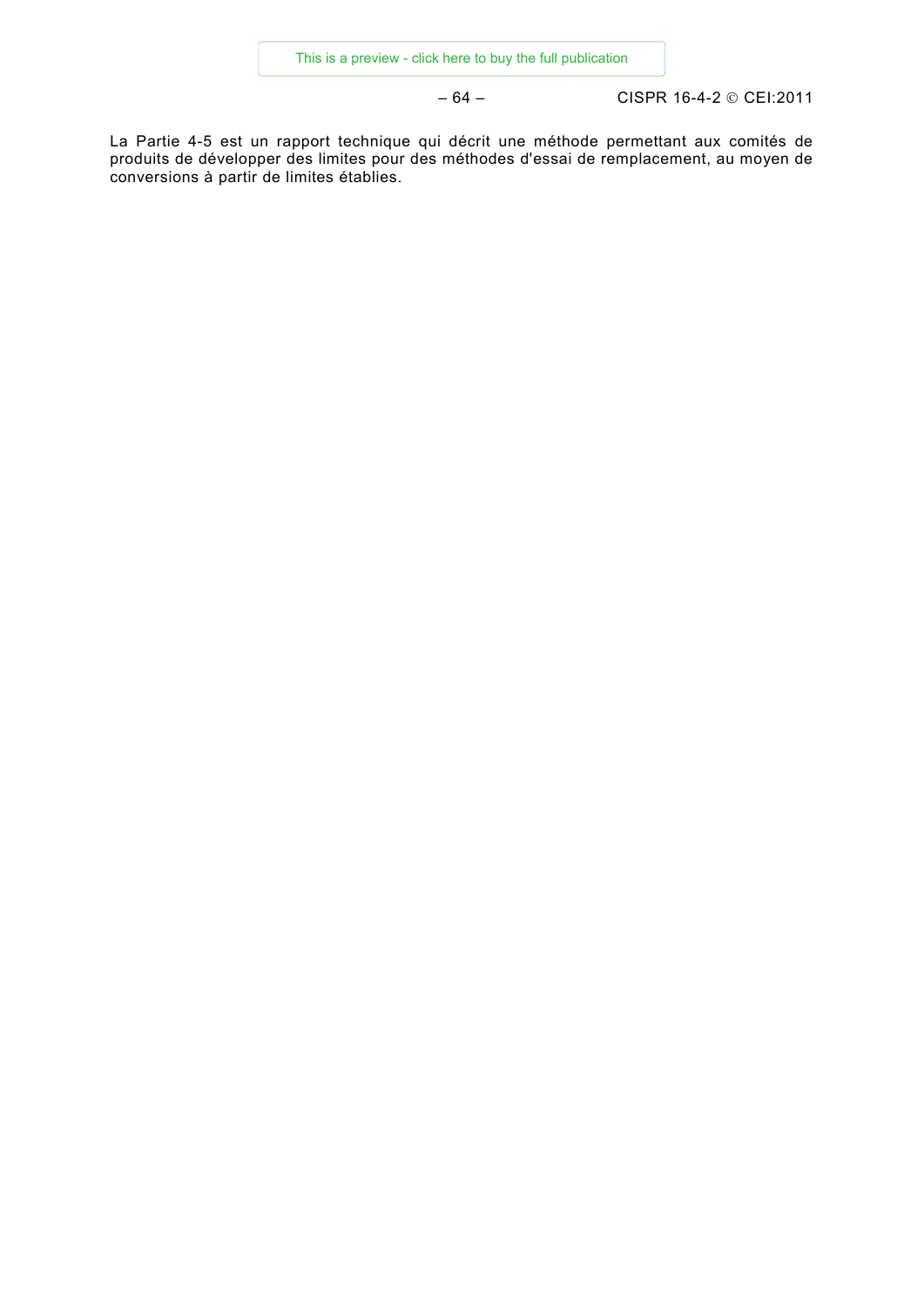$CISPR 16-4-2 © CEI:2011$   $-65-$ 

#### **SPÉCIFICATIONS DES MÉTHODES ET DES APPAREILS DE MESURE DES PERTURBATIONS RADIOÉLECTRIQUES ET DE L'IMMUNITÉ AUX PERTURBATIONS RADIOÉLECTRIQUES –**

**Partie 4-2: Incertitudes, statistiques et modélisation des limites – Incertitudes de mesure de l'instrumentation**

#### **1 Domaine d'application**

Cette partie de la CISPR 16-4 spécifie la méthode d'application de l'Incertitude de mesure de l'instrumentation (MIU) à la détermination de la conformité aux limites de perturbation de la CISPR. Cela s' applique également à tous les essais CEM lorsque l'interprétation des résultats et les conclusions peuvent être influencées par l' incertitude de l ' instrumentation de mesure utilisée pendant les essais.

NOTE Conformément au Guide 107 de la CEI, la CISPR 16-4-2 est une publication fondamentale en CEM destinée aux comités de produit de la CEI. Comme établi dans le Guide 107, les comités de produits ont la responsabilité de déterminer l'applicabilité de la norme CEM. Le CISPR et ses sous-comités sont disposés à coopérer avec les comités techniques et les comités de produits pour déterminer l'applicabilité de cette norme à des produits spécifiques.

Les annexes contiennent les éléments de référence utilisés pour fournir la quantité de MIU trouvée dans l'élaboration des valeurs CISPR indiquées dans les Articles 4 à 8, et en conséquence, fournissent également des informations importantes pour ceux qui ont besoin à la fois d'informations initiales et complémentaires sur les MIU et sur la façon de prendre en compte les incertitudes individuelles dans la chaîne de mesure. Toutefois, les annexes ne sont pas destinées à être un modèle didactique ou un manuel d'utilisateur ou encore à être reproduites pour effectuer des calculs d'incertitude. A cet effet, il est possible d'utiliser les références fournies dans la bibliographie ou dans d'autres documents de fiabilité reconnue.

Les spécifications des instruments de mesure sont données dans la série CISPR 16-1 et les méthodes de mesure sont couvertes par la série CISPR 16-2. Des informations complémentaires et références contextuelles sur les perturbations CISPR et radioélectriques sont données dans la CISPR 16-3. Les autres parties de la série CISPR 16-4 contiennent des informations complémentaires sur l'incertitude en général, les statistiques et la modélisation des limites. Voir l'introduction de la présente partie pour de plus amples informations sur le contexte et le contenu de la série CISPR 16-4.

#### **2 Références normatives**

Les documents de référence suivants sont indispensables pour l'application du présent document. Pour les références datées, seule l'édition citée s'applique. Pour les références non datées, la dernière édition du document de référence s'applique (y compris les éventuels amendements).

CISPR 11, *Appareils industriels, scientifiques et médicaux – Caractéristiques de perturbations radioélectriques – Limites et méthodes de mesure*

CISPR 12, *Véhicules, bateaux et moteurs à combustion interne – Caractéristiques de perturbation radioélectrique – Limites et méthodes de mesure pour la protection des récepteurs extérieurs* 

CISPR 13, *Récepteurs de radiodiffusion et de télévision et équipements associés – Caractéristiques des perturbations radioélectriques – Limites et méthodes de mesure*